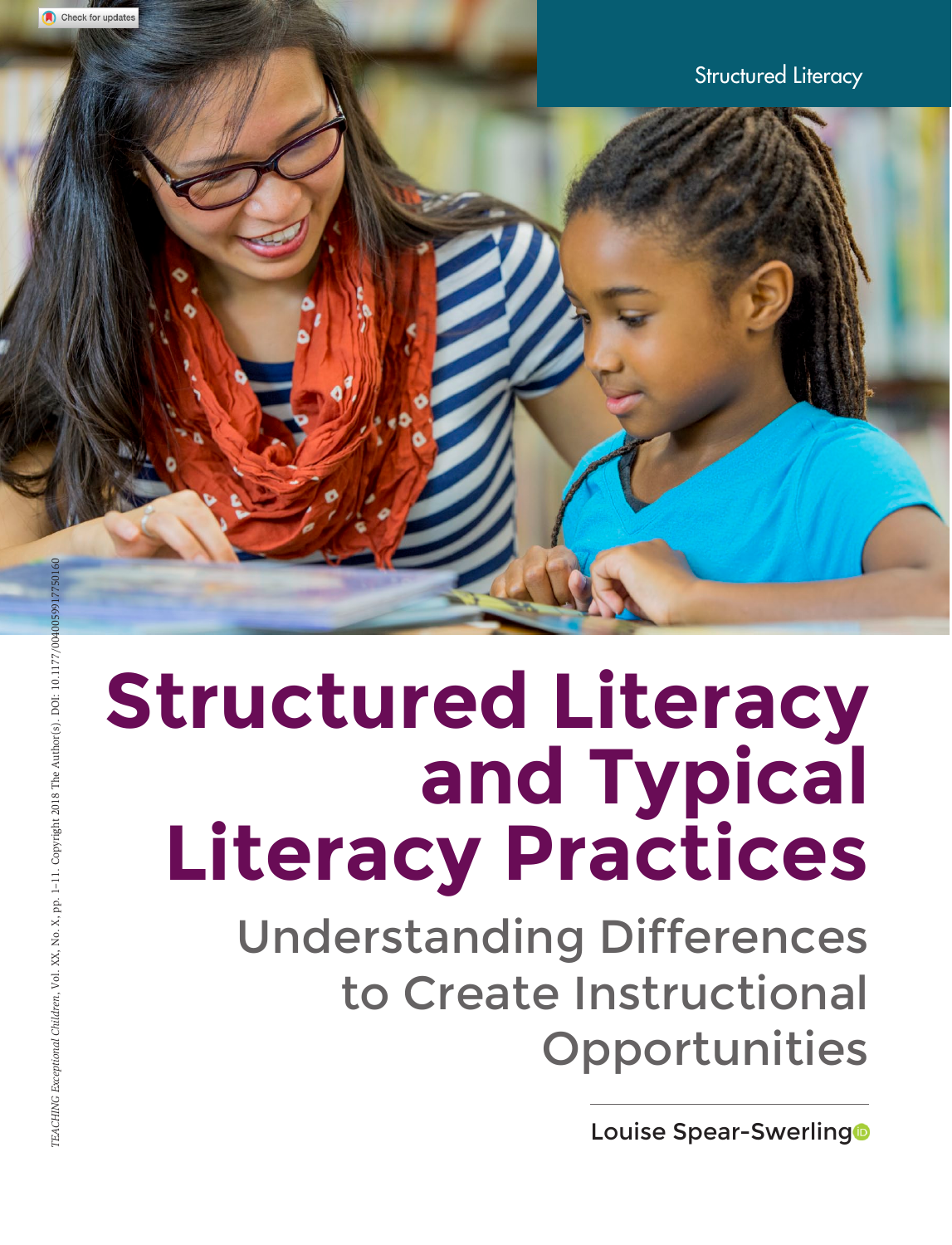*Isabelle Rowe is an elementary-level special education teacher who is beginning her second year of teaching. A third grader named Curtis was recently placed on her caseload after being identified with dyslexia at the end of Grade 2. In preparation for working with him, Ms. Rowe read his file. She knew that difficulties with phonemic awareness, decoding, and spelling are central to dyslexia, and as she anticipated, Curtis did have a history of these kinds of problems. As a beginning third grader, Curtis should be able to decode most one-syllable and two-syllable phonetically regular words; he also should be starting to read more complex types of texts, such as chapter books, written at an early-third-grade level. However, assessments in Curtis's file showed that he had difficulty decoding many one-syllable word patterns, such as unfamiliar silent e words (e.g.*, tame, stripe*), but his ability to read common sight words was relatively good. He also had poor spelling skills, and because he often omitted sounds in words or substituted other sounds that did not belong, Ms. Rowe often could not even recognize the intended word in Curtis's misspellings.*

*Ms. Rowe was not surprised to discover that Curtis had an excellent oral vocabulary and good listening comprehension, because she knew that such strengths are found in many students with dyslexia. However, when she reviewed his history, she was somewhat puzzled to see that Curtis was perceived as doing well in reading as a kindergartner and throughout first grade. He was not identified as needing intervention until the beginning of Grade 2.*

*Ms. Rowe's school uses a multitieredsystems-of-support model, with universal screening and tiered interventions as part of the general education system. Unfortunately, although Curtis had received tiered interventions throughout Grade 2, he had not made good progress in those interventions. Because of his inadequate response to tiered interventions, he was referred for a comprehensive evaluation for special education. He was found eligible for* 

*services as a student with a learning disability in the area of reading. Although Ms. Rowe had had good preservice preparation with considerable exposure to evidence-based instruction for students with reading difficulties, her experience with specific intervention programs for students with dyslexia was limited. Ms. Rowe was determined to find the details of Curtis's previous interventions, so that she could use that information to help design more effective special education instruction. She also did some reading on evidencebased interventions for students with dyslexia. As part of her research, she repeatedly encountered the term* structured literacy *(SL), so she decided that she needed to find out more about those instructional approaches.*

SL approaches are often recommended for students with dyslexia and other poor decoders (e.g., International Dyslexia Association, 2017). These approaches are well supported by research evidence (e.g., Brady, 2011; Fletcher, Lyon, Fuchs, & Barnes, 2007; Foorman et al., 2016; National Reading Panel, 2000). Examples of SL approaches include the Wilson Reading System (Wilson, 1988), Orton-Gillingham (Gillingham & Stillman, 2014), the Lindamood Phoneme Sequencing Program (Lindamood & Lindamood, 1998), and Direct Instruction (e.g., Carnine, Silbert, Kame'enui, & Tarver, 2009). Although these programs vary in some ways, they all share several key features.

# **Key Features of Structured Literacy Approaches**

Key features of SL approaches include (a) explicit, systematic, and sequential teaching of literacy at multiple levels phonemes, letter–sound relationships, syllable patterns, morphemes, vocabulary, sentence structure, paragraph structure, and text structure; (b) cumulative practice and ongoing review; (c) a high level of student– teacher interaction; (d) the use of carefully chosen examples and nonexamples; (e) decodable text; and (f) prompt, corrective feedback.

#### **Key Features**

*Explicit* means that important skills and concepts are taught clearly and directly by the teacher; students are not expected to infer them simply from exposure or incidental learning (Archer & Hughes, 2011). *Systematic and sequential* means that skills and concepts are taught in a logical order, with important prerequisite skills taught first (Torgesen, 2006). For example, before teachers expect students to decode two-syllable words, they teach decoding of common onesyllable word patterns as well as how to divide two-syllable words to facilitate decoding them. The sequential nature of SL means that teachers require students to practice only what they have been explicitly taught. Again, before teachers expect students to practice decoding specific phonics word patterns (e.g., shortvowel words with consonant digraphs) in reading text, or to recognize specific irregular words in text, they directly teach those skills in isolation first. SL approaches also build in *cumulative practice and ongoing review* of previously learned skills, so that students retain these skills and develop automaticity.

An additional feature of SL, and of explicit teaching approaches in general (Archer & Hughes, 2011), is a *high degree of teacher–student interaction*, with considerable time spent in direct teaching. In these approaches, instruction requires frequent responses from students, and the teacher provides immediate feedback with clear correction as needed. The teacher provides step-by-step demonstrations of skills and leads students in guided practice. Explicit instruction also uses *nonexamples as well as examples*. For instance, if teachers want students to learn the vowel-*r* (VR) syllable pattern (words that have a vowel followed by an *r*, which changes the vowel sound), they present both VR words (e.g., *barn, short, urn*) and non-VR words (e.g., *trip, rag, brush*) for students to distinguish from each other. Examples and nonexamples would be carefully chosen to ensure that students learn the concept being taught,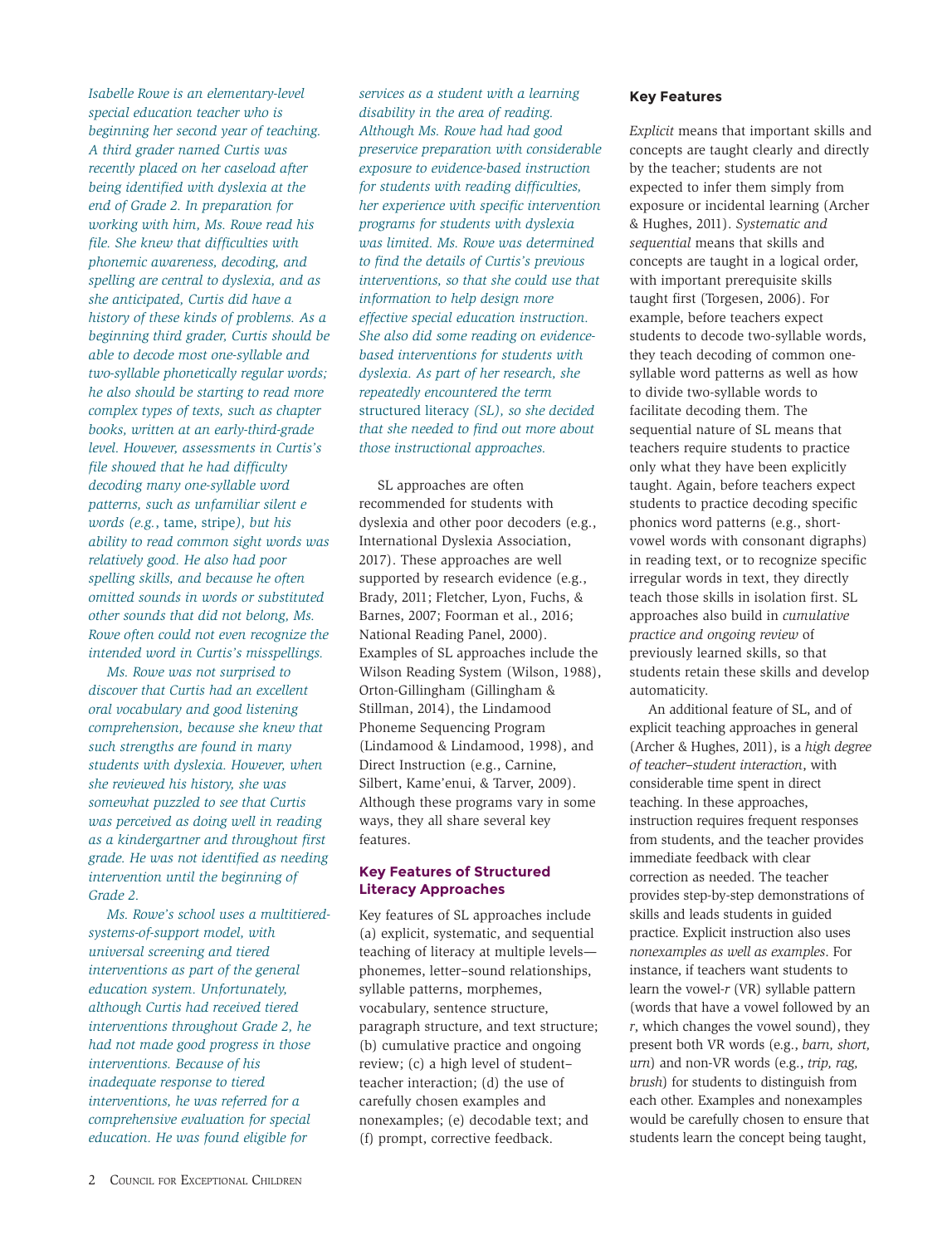in this case, that the *r* in a VR syllable must come immediately after the vowel, not before it.

In the early stages of instruction, when students' decoding skills are relatively limited, most SL approaches have students *read decodable texts*, those constrained mostly to the specific phonics patterns that students have been taught (e.g., consonant-vowelconsonant words with *a, i*, and *o*). Just as when students read words in isolation, SL teachers would provide *prompt corrective feedback* to students' decoding errors during oral text reading. Table 1 provides some examples of the kinds of explicit instructional activities that are common in SL programs.

#### **Fit for Students with Dyslexia**

SL is especially well suited to students with dyslexia because it directly addresses their core weaknesses in phonological skills, decoding, and spelling (Moats, 2017). Although most students with dyslexia do not have core weaknesses in higher levels of literacy, such as vocabulary, text comprehension, and broad language

an intrinsic learning problem in those areas.

Many commercial programs exemplify SL and research has generally focused more on effective features of instruction than on comparing specific commercial programs. For example, Kilpatrick (2015) reviewed evidence suggesting that SL programs that emphasize development of phonemic awareness to an advanced level (e.g., programs that train students to manipulate, delete, and substitute phonemes rather than only to blend and segment phonemes) may be more effective than other SL programs in helping poor decoders attain automatic word recognition. In any case, all SL programs have marked differences from the type of reading instruction that is common in Tier 1 general education instruction and, often, even in tiered interventions (Moats, 2017).

*In her readings on SL, Ms. Rowe found studies showing that SL interventions clearly improve the reading achievement of students with dyslexia (e.g., Simos et al., 2002; Torgesen et al., 2001). She also visited a special education class in* 

SL is especially well suited to students with dyslexia because it directly addresses their core weaknesses in phonological skills, decoding, and spelling.

aspects of written expression (Fletcher et al., 2007), their weaknesses in phonological skills, decoding, and spelling often have secondary negative effects on these higher-level areas. For example, inaccurate or nonautomatic decoding may affect students' reading comprehension, resulting in poor comprehension of text that students would easily understand if it were read aloud to them. Likewise, poor or effortful spelling can inhibit students' ability to translate a strong knowledge base about a topic into their written expression. Explicit teaching of higher levels of literacy may therefore benefit students with dyslexia (as well as other students) even when they do not have

*a neighboring district in which an SL program was being used. Student data showed significant benefits to students' reading skills after implementation of the program. Ms. Rowe's reading, as well as her observations of the class, convinced her that SL differed in fundamental ways from the Tier 1 literacy instruction at her own school. Moreover, even the tiered interventions that Curtis had previously received did not generally use SL activities, such as the ones shown in Table 1 or described in research studies. Although Curtis's tiered interventions had all addressed phonics to some extent, they did so in ways very different from SL. It was evident to Ms. Rowe that continued use*  *of these types of programs was not likely to benefit Curtis. She went to her school principal, Ms. Watkins, and asked to participate in professional development in an SL approach. Ms. Rowe pointed out that this professional development would enable her to help both Curtis and other students in her class more effectively. Luckily, Ms. Watkins had the funds for Ms. Rowe's professional development and approved the request.*

#### **Typical Literacy Practices (TLP)**

Just as the SL approaches described previously vary from each other in some ways, so, too, does the TLP commonly used in schools. Examples of these non-SL literacy approaches include Guided Reading (e.g., Burkins & Croft, 2010), Reader's Workshop (e.g., Calkins, 2000), Balanced Literacy, Four Blocks Literacy (Cunningham, Hall, & Sigmon, 1999), Reading Recovery (Clay, 1994), and the Leveled Literacy Intervention (Fountas & Pinnell, 2009). TLP do not include most of the key features of SL. Table 2 summarizes some important differences between SL and the ways that literacy skills are more commonly taught.

# **TLP for Reading**

In TLP for general education, classroom time focused on partner activities and independent reading is often prioritized over classroom time spent in direct interaction with a teacher. Although some phonemic awareness and phonics skills are often taught in TLP, they are not generally emphasized even in kindergarten or Grade 1. For example, in one popular approach to Tier 1 literacy instruction (Cunningham et al., 1999), "word work" is just one of four components of the program; in another popular approach (Fountas & Pinnell, 2017), it is one of eight. Also, in TLP, phonemic awareness and phonics are rarely taught in highly explicit, systematic ways with attention to important prerequisite skills, use of examples and nonexamples, and ongoing review.

In TLP, beginning readers would usually read predictable or leveled texts that do not control for different phonics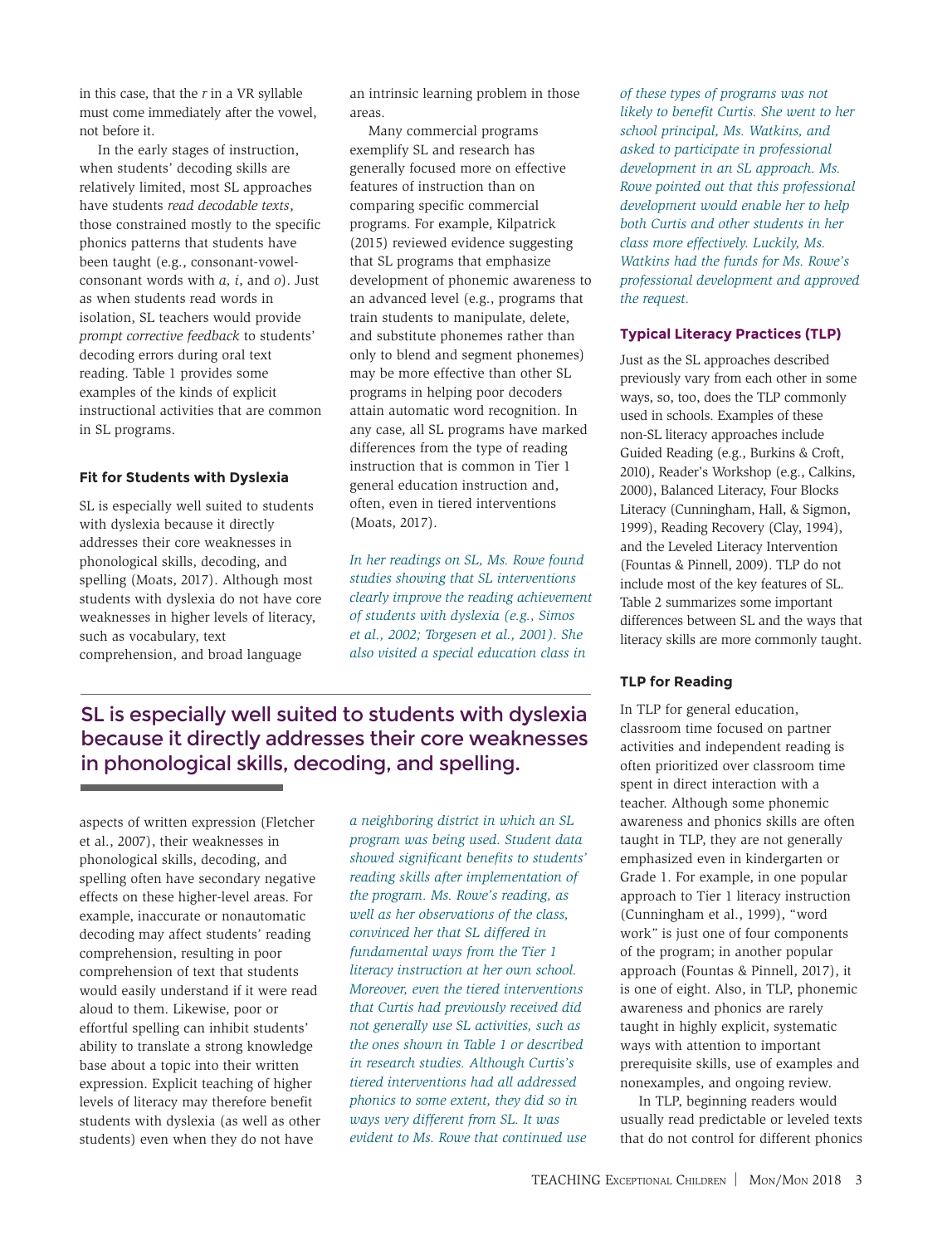# **Table 1. Examples of SL Activities for Different Levels and Components of Literacy**

| Literacy<br>area      | <b>Specific skill</b>                                                                                                                                          | <b>Sample activity</b>                                                                                                                                                                                                                                                                                                                                                                                                                                                                                                                                                                                                                                                                                        | <b>Some</b><br>prerequisites                                                                                                                                                                                           |
|-----------------------|----------------------------------------------------------------------------------------------------------------------------------------------------------------|---------------------------------------------------------------------------------------------------------------------------------------------------------------------------------------------------------------------------------------------------------------------------------------------------------------------------------------------------------------------------------------------------------------------------------------------------------------------------------------------------------------------------------------------------------------------------------------------------------------------------------------------------------------------------------------------------------------|------------------------------------------------------------------------------------------------------------------------------------------------------------------------------------------------------------------------|
| Phonemic<br>awareness | Phoneme<br>blending,<br>words with<br>four to five<br>phonemes<br>(e.g., <i>smash</i> )                                                                        | Teacher models how to orally blend four- to five-phoneme words,<br>$\bullet$<br>beginning with easier-to-blend words that have continuous sounds<br>(e.g., /s/, /m/, /f/), rather than harder-to-blend stop consonants (e.g.,<br>$/g/$ , /t/, /b/).<br>Teacher provides guided practice with multiple examples of four- to<br>$\bullet$<br>five-phoneme words.<br>• Students respond orally and teacher provides immediate corrective<br>feedback and modeling as needed.                                                                                                                                                                                                                                     | Students can<br>orally blend<br>words of two or<br>three phonemes<br>(e.g., in, fan,<br>mop, tub).                                                                                                                     |
| Phonics               | Decoding of<br>silent- $e$ (SE)<br>words                                                                                                                       | Teacher explains the pattern of these words (they end in a vowel-<br>$\bullet$<br>consonant-e pattern) and that the first vowel is long, with the final e<br>silent.<br>Teacher provides multiple examples of words that contain the SE<br>$\bullet$<br>pattern (stone, tape, shine, use) and that do not contain the SE pattern<br>(tree, noise, prince, beet); teacher is careful to avoid common irregular<br>words (done, have, some).<br>Teacher provides guided practice with a sorting task on additional,<br>unfamiliar words, where students sort SE and not-SE words into two<br>groups.<br>For the SE words only, students give the vowel sound of each word,<br>$\bullet$<br>then decode it.      | Students can<br>recognize and<br>decode short-<br>vowel (closed)<br>syllables;<br>students know<br>long-vowel<br>sounds (i.e.,<br>vowel says its<br>name).                                                             |
| Irregular<br>words    | Learning to<br>read irregular<br>words that<br>are common<br>in texts that<br>students are<br>reading (e.g.,<br>what, of, have)                                | Teacher models a multisensory tracing activity with the word what.<br>$\bullet$<br>Students are taught to trace over each letter of the word while<br>$\bullet$<br>saying its name (not its sound); then they say the entire word (e.g.,<br>for what, teacher models "w-h-a-t, what"); then students cover the<br>word and try to write it from memory.<br>If students make mistakes, they repeat the tracing process.<br>$\bullet$<br>If they do not make mistakes, they put the word aside for continued<br>$\bullet$<br>review later.                                                                                                                                                                      | Students can<br>identify letter<br>names.                                                                                                                                                                              |
| Vocabulary            | Learning the<br>meanings of<br>unfamiliar<br>words that are<br>important to<br>the literacy<br>curriculum<br>(e.g., beverage)                                  | Teacher explains the meaning of the word beverage in student-<br>friendly language ("A beverage is a drink").<br>Teacher provides examples of beverages (milk, soda, juice) and not-<br>beverages (cake, ice cream, gasoline).<br>Teacher asks students to classify whether certain additional items<br>$\bullet$<br>are beverages or not (spaghetti, tea, coffee, shampoo).                                                                                                                                                                                                                                                                                                                                  | Students<br>understand<br>the meaning of<br>words used in<br>the teacher's<br>explanation and<br>in examples of<br>beverages and<br>not-beverages.                                                                     |
| Syntax                | Learning<br>to combine<br>short, choppy<br>sentences<br>into longer,<br>grammatically<br>correct<br>sentences                                                  | Teacher presents examples of short "kernel sentences" that can be<br>combined into a longer, grammatically correct sentence (e.g., The car is<br>red. The car sped quickly down the road.).<br>Teacher models good examples of how to combine the sentences<br>(e.g., The red car sped quickly down the road.).<br>Teacher also discusses grammatically incorrect or awkward<br>$\bullet$<br>examples of combinations (e.g., The car is red the car sped quickly<br>down the road).<br>• Students do guided practice with additional examples of kernel<br>sentences to combine.<br>• Students eventually apply what they have learned in editing their<br>own writing.                                       | Students can<br>read and write<br>simple sentences;<br>students have<br>sufficient oral<br>language ability<br>to recognize<br>sentences<br>that sound<br>grammatically<br>correct/incorrect<br>(most of the<br>time). |
| Paragraphs            | Learning to<br>recognize<br>"signal<br>words" that<br>tie together<br>the ideas in<br>a paragraph<br>(e.g., therefore,<br>next, for<br>example, in<br>summary) | Using an appropriate sample paragraph, teacher highlights examples<br>$\bullet$<br>of one class of signal words, those signaling cause and effect (e.g.,<br>because, so, as a result, consequently, therefore).<br>Teacher explains how attention to these words can improve<br>$\bullet$<br>students' ability to understand what they are reading, with repeated<br>reference to the sample paragraph.<br>Students are given other paragraphs in which to highlight and<br>$\bullet$<br>explain the signal words, with teacher feedback.<br>Students eventually apply their understanding of signal words<br>$\bullet$<br>to add clarity to their writing as well as improve their reading<br>comprehension. | Students have<br>the background<br>knowledge,<br>vocabulary,<br>and other<br>comprehension<br>skills to<br>understand<br>the paragraphs<br>being used in the<br>activity.                                              |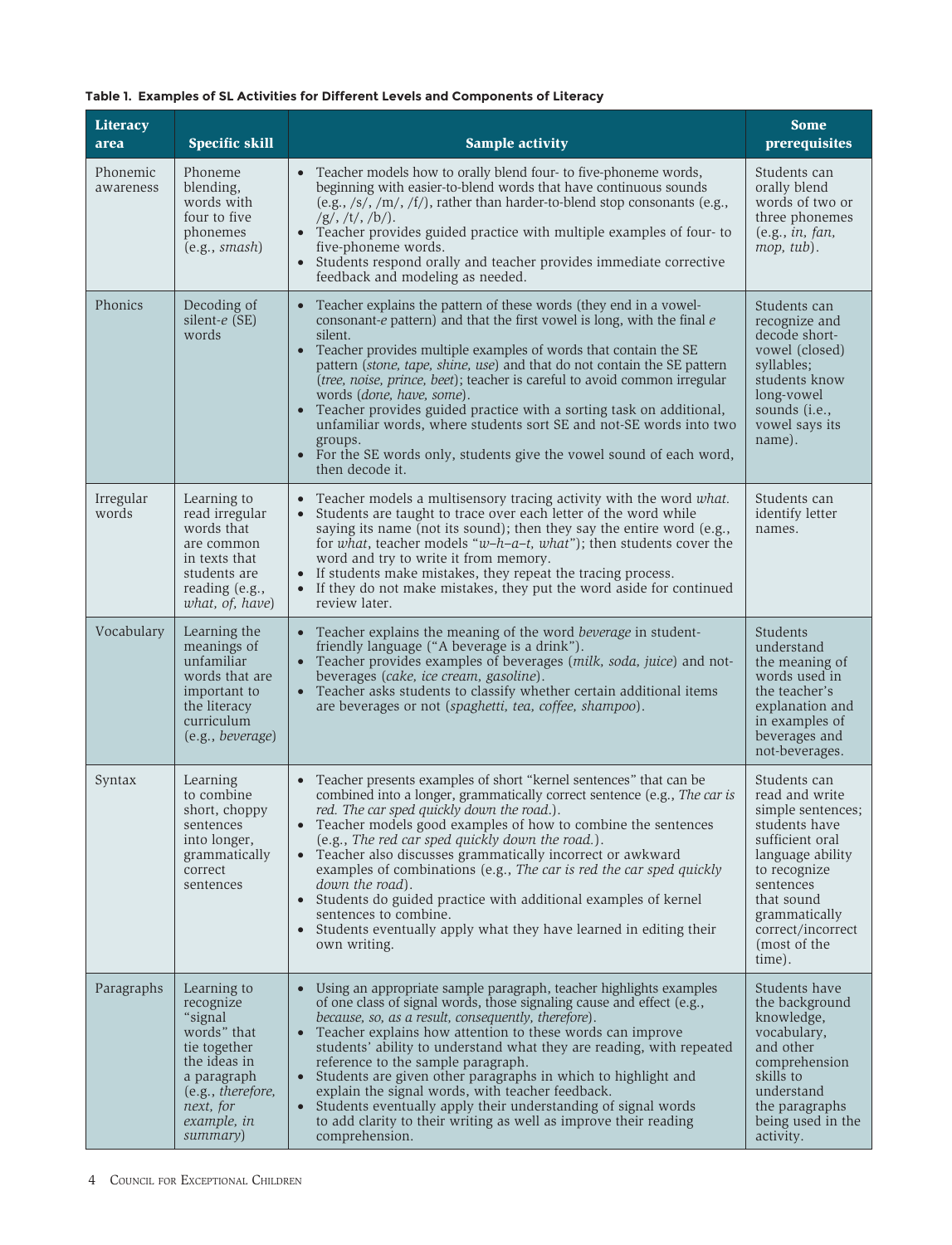#### **Table 2. Examples of Some Different Instructional Emphases in SL as Compared to TLP**

| <b>Structured literacy (SL)</b>                                                                                                             | <b>Typical literacy practices (TLP)</b>                                                                                                                                                                                                                  |
|---------------------------------------------------------------------------------------------------------------------------------------------|----------------------------------------------------------------------------------------------------------------------------------------------------------------------------------------------------------------------------------------------------------|
| Phonics skills are taught explicitly and systematically, with                                                                               | Phonics skills are usually taught but not emphasized,                                                                                                                                                                                                    |
| prerequisite skills taught first. For beginning readers, these                                                                              | even for beginners. Teaching is often not highly explicit or                                                                                                                                                                                             |
| skills receive considerable initial emphasis.                                                                                               | systematic. Prerequisite skills may not be taught first.                                                                                                                                                                                                 |
| Phonics approach is synthetic (parts to whole). Students                                                                                    | Phonics approach may be synthetic, but is often analytic                                                                                                                                                                                                 |
| learn sounds for common letters and letter patterns (e.g., sh,                                                                              | (whole to parts) or decoding by analogy (e.g., "word                                                                                                                                                                                                     |
| -ck) and how to blend them (phoneme blending).                                                                                              | families").                                                                                                                                                                                                                                              |
| Beginning readers usually read decodable texts (texts largely                                                                               | Beginning readers usually read leveled and predictable texts                                                                                                                                                                                             |
| controlled to specific phonics patterns that have been                                                                                      | (texts in which words are predictable based on sentence                                                                                                                                                                                                  |
| explicitly taught) that facilitate learning to apply phonics                                                                                | structure, repetition, or pictures) that do not easily lend                                                                                                                                                                                              |
| skills in reading texts.                                                                                                                    | themselves to application of phonics skills.                                                                                                                                                                                                             |
| Oral text reading with a teacher is included in lessons.                                                                                    | Partner reading and independent reading may be<br>emphasized more than oral text reading with a teacher.                                                                                                                                                 |
| When students read text orally, they are encouraged to<br>look carefully at printed words and apply decoding skills to<br>unfamiliar words. | When students read text orally, some errors may be<br>overlooked, especially if they do not greatly alter meaning.<br>Teacher feedback to errors may emphasize sentence context<br>or pictures rather than consistent application of decoding<br>skills. |
| Spelling skills are taught explicitly and systematically                                                                                    | Spelling is often not taught in an explicit or systematic                                                                                                                                                                                                |
| with prerequisite skills taught first and with instruction                                                                                  | manner. Students may learn word lists in which words                                                                                                                                                                                                     |
| in common spelling rules (e.g., rules for adding endings).                                                                                  | exemplify no particular phonics pattern or spelling rule.                                                                                                                                                                                                |
| Spelling instruction reinforces and extends what students                                                                                   | Spelling program may be completely distinct from decoding                                                                                                                                                                                                |
| learn in decoding.                                                                                                                          | program with different words in the two programs.                                                                                                                                                                                                        |
| Higher levels of literacy are explicitly and systematically                                                                                 | Some higher levels of literacy may be explicitly taught but                                                                                                                                                                                              |
| taught (e.g., sentence structure, paragraphs, discourse),                                                                                   | usually not systematically and not with strong attention to                                                                                                                                                                                              |
| including prerequisite skills.                                                                                                              | prerequisite skills.                                                                                                                                                                                                                                     |

word patterns and therefore are challenging to decode. These types of texts are common even in interventions (e.g., Clay, 1994; Fountas & Pinnell, 2009). Especially for struggling decoders, such texts often lend

teaching when students cannot decode a word. Rather, the emphasis is frequently on using meaning in conjunction with print cues and having students "problem-solve" with teacher guidance (e.g., Burkins & Croft, 2010).

# In TLP, beginning readers would usually read predictable or leveled texts that do not control for different phonics word patterns and therefore are challenging to decode.

themselves more to guessing at words based on pictures and sentence context than to application of decoding skills. Teacher feedback to oral reading errors often does not emphasize application of decoding skills and does not include immediate correction and explicit

# **TLP for Spelling**

TLP for spelling also tend to lack the explicit, systematic, sequential approach characteristic of SL programs. Students may learn to spell words from "word walls" that present

high-frequency but structurally varied words with few shared patterns or rules (e.g., Cunningham et al., 1999). For instance, under the letter *f*, a firstgrade word wall might include highfrequency words like *for, from, find, food, friend, family, four*, and *fly*, which mixes phonetically irregular words with regular words from a wide range of phonics patterns. Useful spelling generalizations, such as rules for adding endings or when to use *–ck* to spell /k/ (at the end of a onesyllable word, immediately following a short-vowel sound, e.g., *back, stick, block*), are rarely taught systematically. In fact, rather than integrating spelling and decoding instruction so that each reinforces the other, spelling instruction may use a completely different program and a different set of words than does phonics instruction.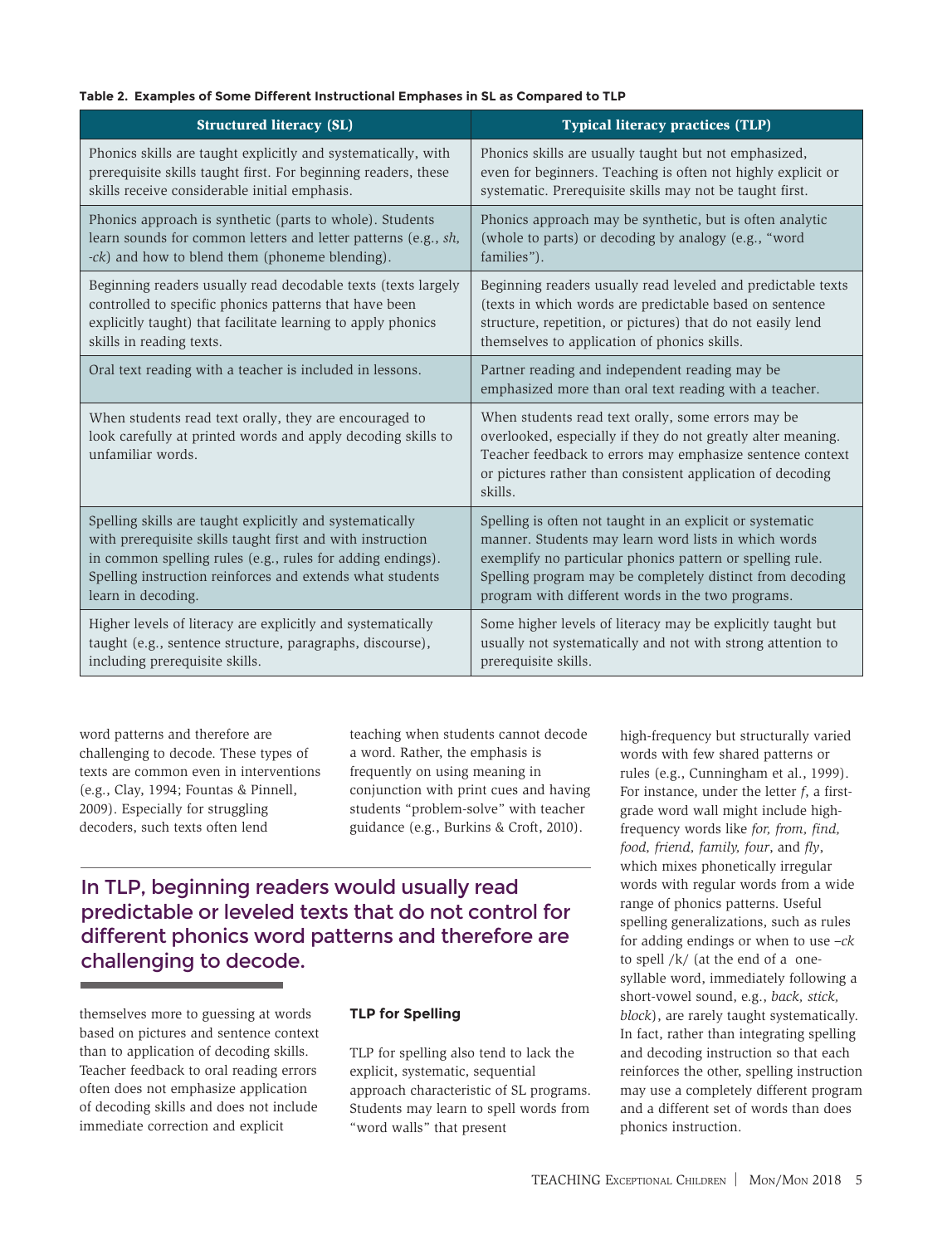#### **TLP for Higher-level Literacy**

Some higher levels of language structure may be sporadically addressed in TLP but seldom in systematic ways with attention to important prerequisite skills (Moats, 2017). Sentence structure (syntax) is one important building block of reading comprehension and written expression that is often overlooked (Nelson, 2013). Yet, if students do not understand syntactically complex sentences or if they do not know how to write individual sentences that are clear and grammatically correct, this will certainly undermine their literacy performance.

Do some students learn to read and write well with TLP? Of course. However, TLP, such as the practices described, are a poor fit for the needs of many students, particularly those with dyslexia. In addition, some of the core principles of TLP may affect not only literacy instruction and intervention but also assessment and early identification of at-risk readers.

*Ms. Rowe still was puzzled as to why Curtis's reading difficulties were not identified in kindergarten or Grade 1 because several Tier 1 assessments showed that he had poor phonemic awareness and decoding skills even in these grades. She had a sudden insight about this issue one day when she was asked to help some general education colleagues administer oral reading inventories (ORIs) to students. The ORIs involved a series of graded word lists as well as short graded passages, administered individually, that students read aloud to the teacher. Then students were asked a series of comprehension questions to assess their understanding of the passage. In Ms. Rowe's school, the ORIs were weighted heavily in determining which students should receive intervention. However, students' oral reading in the passages was scored quite differently from the types of standardized tests that Ms. Rowe was accustomed to in special education.*

# **Assessment of Oral Text Reading Accuracy in SL and TLP**

ORIs can be useful in providing qualitative information about students' approach to reading text, such as whether they try to self-correct errors or apply decoding skills. They can also help a teacher estimate an appropriate grade level of text to use for instructional and independent reading (e.g., Morris, 2014). However, there are multiple ways to score both students' oral reading errors and their responses to comprehension questions. These multiple ways of scoring result in differing estimations of students' skill. For students with dyslexia or other types of decoding problems, the scoring of oral reading accuracy in these kinds of assessments is particularly relevant.

#### **Assessing Errors**

Table 3 displays examples of some different types of oral reading errors that students may make in reading texts, including mispronouncing a word, substituting a wrong word for the correct word on the page, inserting words that are not on the page, and omitting words. Most testing authorities agree that mispronunciations of words due to articulation difficulties, dialect, or nonnative accent (examples shown in the second and third row of the table) should not count as errors. On most standardized tests of oral reading accuracy, nearly all other deviations from the print that are not selfcorrected count as errors.

In other approaches to scoring students' oral reading, only deviations from the print that significantly change the meaning of a text count as errors. Contextually appropriate substitution errors, such as *a* for *the* or *this* for *that*, as well as omissions and insertions that do not substantially alter meaning, would not be counted as errors. The use of scoring criteria focused only on meaning-changing errors is a common option in many ORIs (Nilsson, 2008) as well as in TLP generally. This approach to scoring stems from the popularity of "multiple-cuing-systems" models of reading (Farrall, 2012; Morris, 2014) originally associated with the work of authorities in the reading field, such as Ken Goodman (1976). These models

proposed that skilled reading is associated with using a balance of semantic, syntactic, and graphophonemic cues rather than close attention to all of the letters in printed words.

However, research on students' reading development (Foorman et al., 2016; National Reading Panel, 2000) has conclusively disproven the multiple-cuing-systems model. Typical beginning readers, such as those in kindergarten or early Grade 1, may rely on context cues to compensate for limitations in decoding; however, success in reading as students progress through the early grades is strongly associated with the development of accurate, automatic decoding, not with the ability to use multiple cuing systems. (Using context cues to infer what a word means as opposed to guessing at words in decoding is a different matter; see Spear-Swerling, 2015, for further discussion.) For example, in a large study of 1,779 fourth-grade students' oral reading, a subset of those participating in the 2002 National Assessment of Educational Progress, researchers found that students who read with the fewest word-reading errors on a grade-level passage demonstrated greater comprehension (Daane, Campbell, Grigg, Goodman, & Oranje, 2005). Whether or not they were contextually appropriate, oral reading errors were negatively associated with comprehension. Students who read at a proficient level had, on average, word accuracy from 98% to 100%. Students who read grade-level material with less than 90% accuracy read, on average, at a below-basic level. Other research (e.g., Good & Kaminski, 2011) also shows that students who meet gradelevel benchmarks in reading on standardized testing typically read text not only at a high rate but also with a very high degree of accuracy, especially beyond the earliest grades.

Of course, when students are reading text, it is never desirable for them to ignore meaning. If students struggle to decode a word, after they have decoded it, they should also check to make sure that what they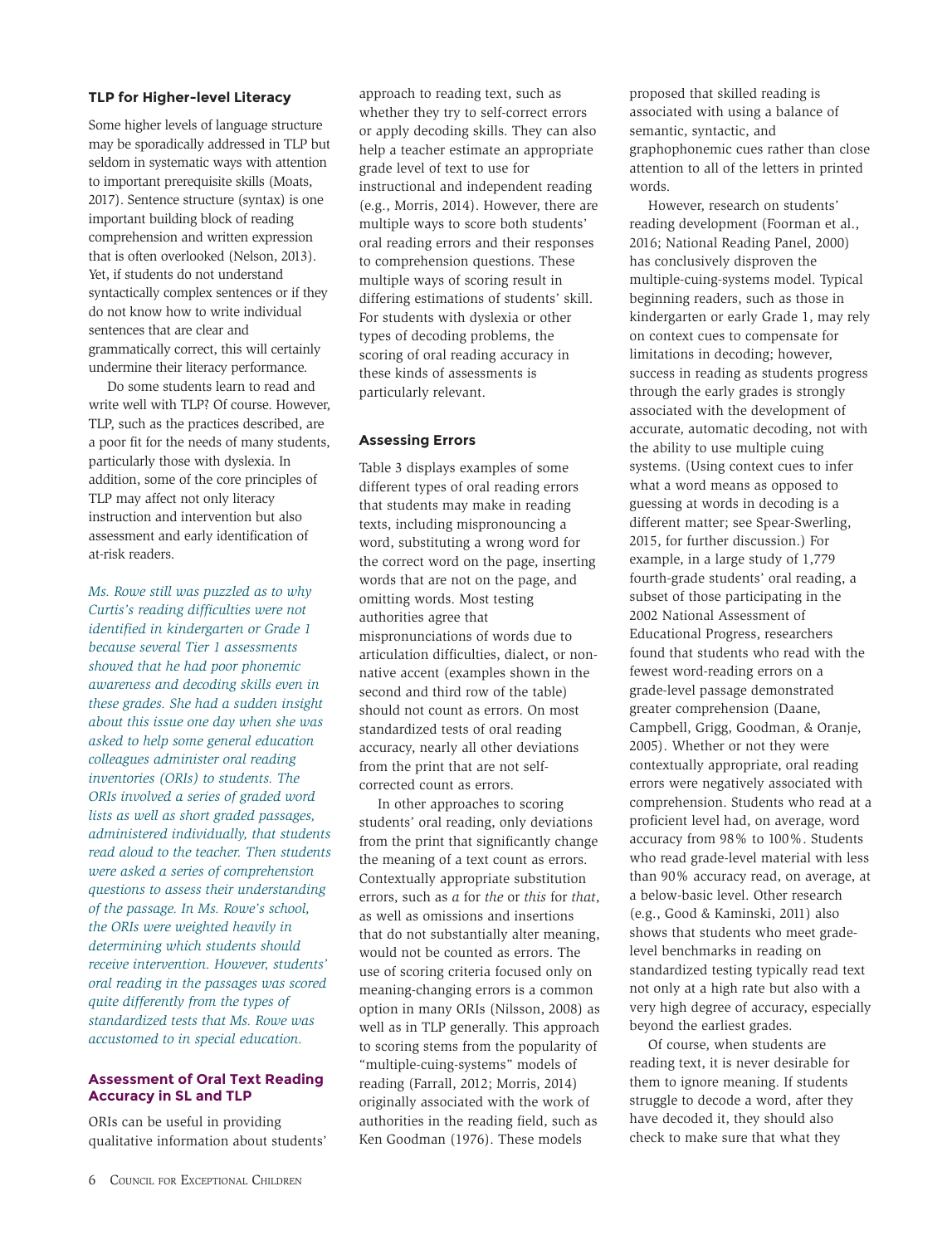#### **Table 3. Examples of Different Types of Students' Oral Reading Errors in Text**

| Type of oral reading error                                                                | <b>Specific example</b>                                                                                                                                                                                                                     | <b>Count as mistake</b><br>in SL assessment? |
|-------------------------------------------------------------------------------------------|---------------------------------------------------------------------------------------------------------------------------------------------------------------------------------------------------------------------------------------------|----------------------------------------------|
| Self-correction                                                                           | Text says, Rob ate a big stack of pancakes with butter.<br>Student reads, "Rob ate a big stack of pans with butter,"<br>pauses; then, without teacher's help, he rereads, "Rob ate<br>a big stack of pancakes with butter."                 | Usually no                                   |
| Mispronunciation clearly due to<br>articulation                                           | Text says, Rob ate a big stack of pancakes with butter.<br>Student known to have difficulties with articulation of /r/<br>reads, "Wob ate a big stack of pancakes with butter."                                                             | Usually no                                   |
| Mispronunciation clearly due to dialect<br>or non-native speaker of English               | Text says, Rob ate a big stack of pancakes with butter.<br>Student who speaks nonstandard dialect of English reads,<br>"Rob ate a big stack of pancakes wif butter."                                                                        | Usually no                                   |
| Mispronunciation not due to<br>articulation, dialect, or non-native<br>speaker of English | Text says, Rob ate a big stack of pancakes with butter.<br>Student reads, "Rob ate a big stack of pankas with butter."                                                                                                                      | Yes                                          |
| Contextually appropriate substitution                                                     | Text says, Rob ate a big stack of pancakes with butter.<br>Student reads, "Rob ate the big stack of pancakes with<br>butter."                                                                                                               | <b>Yes</b>                                   |
| Contextually inappropriate substitution                                                   | Text says, Rob ate a big stack of pancakes with butter.<br>Student reads, "Rob ate a big stick of pancakes with<br>butter."                                                                                                                 | <b>Yes</b>                                   |
| Insertion                                                                                 | Text says, Rob ate a big stack of pancakes with butter.<br>Student reads, "Rob ate a very big stack of pancakes with<br>butter."                                                                                                            | <b>Yes</b>                                   |
| Omission                                                                                  | Text says, Rob ate a big stack of pancakes with butter.<br>Student reads, "Rob ate a stack of pancakes with butter."<br>(Student omits the word big)                                                                                        | <b>Yes</b>                                   |
| Teacher-provided word                                                                     | Text says, Rob ate a big stack of pancakes with butter.<br>Student reads, "Rob ate a big stack of ," then pauses<br>on the word pancakes and cannot come up with a<br>response; after several seconds, teacher tells the child the<br>word. | <b>Yes</b>                                   |

have read makes sense in the context of the sentence and fits grammatically. If it does not, they should look at the word carefully and apply decoding skills again. The key point is that students should be encouraged to focus *first* on close attention to all of the letters in a word and on use of decoding skills, not guessing at words based on partial letter cues and context.

Findings such as those of Daane et al. (2005) confirm the importance of students' ability to accurately read the words on a page and suggest that teachers should not ignore

word-reading errors simply because they fit the context. In this approach to scoring errors, shown in the far-right column of Table 3, only a few categories of deviations from print would be ignored, including mispronunciations due to articulation problems, dialect, or non-native accent as well as self-corrections. In conjunction with this approach, qualitative observations of students' errors and attempts at self-corrections can be very useful. For example, students who recognize when they have made errors in word reading and who attempt to correct them are

probably monitoring comprehension when they read, which is very important (National Reading Panel, 2000). However, if the students need to make frequent self-corrections, then their reading is not fluent.

# **Impact of Scoring Choices**

A close look at Curtis's Grade 1 oral reading assessments showed that he made many contextually appropriate errors in reading passages, often substituting small common words, such as *the* for *a*, or words that fit the context or a picture clue but that bore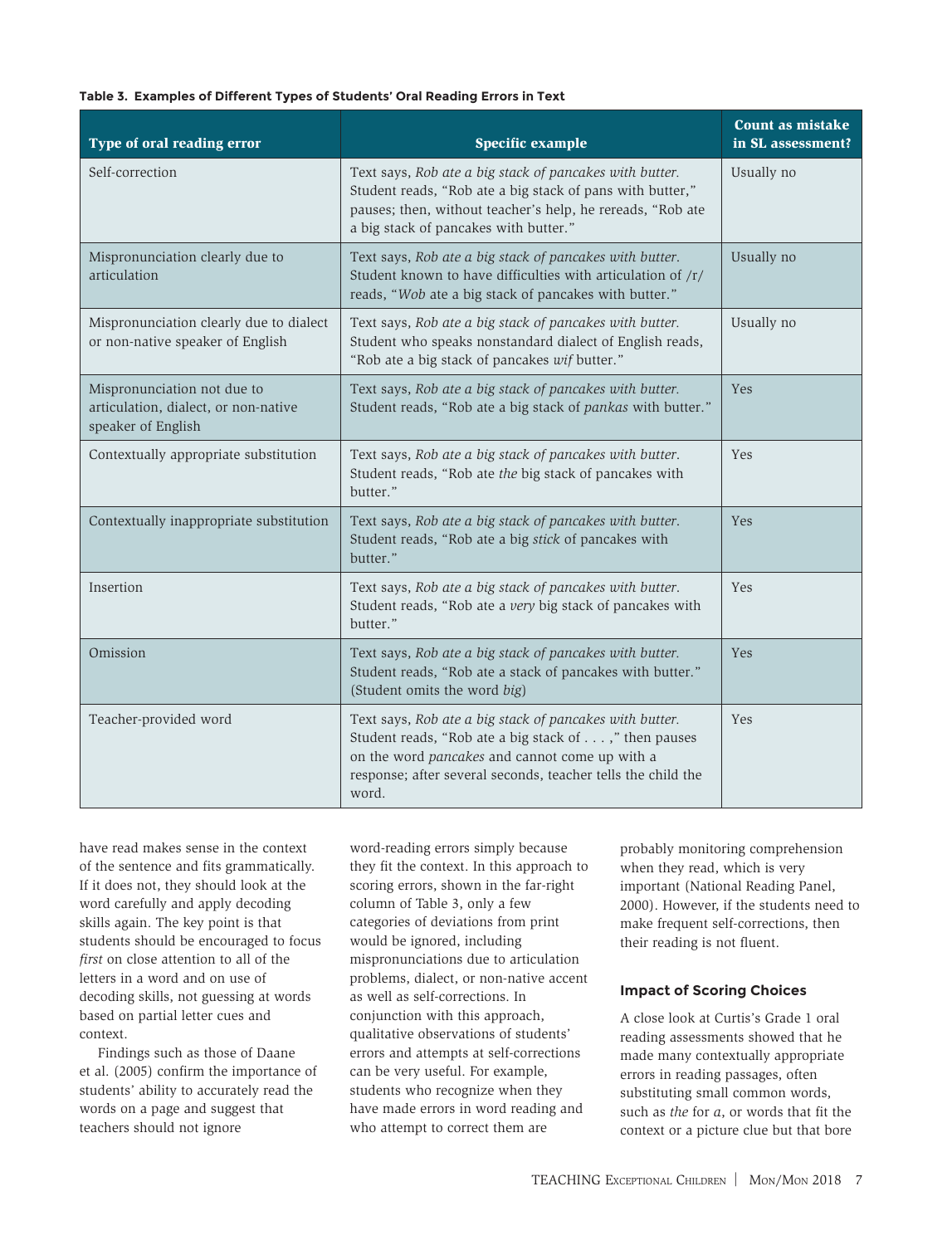little resemblance to the actual printed word (e.g., *blanket* for *quilt*). Ignoring these kinds of errors in scoring made his text-reading accuracy appear much better than it was. In addition, his good sight word knowledge enabled him to do relatively well on the ORI graded word lists.

Furthermore, despite numerous errors in reading words, Curtis performed surprisingly well on comprehension questions because many of these questions were passage independent and did not require accurate reading of the passage to answer correctly (Keenan, Betjemann, & Olson, 2008). For example, they included vocabulary questions about words whose meanings Curtis already knew and questions tapping common sense or background knowledge. Because Curtis seemed to do well on the ORI, his first-grade teacher thought the difficulties he manifested on other assessments in phonemic awareness and out-of-context decoding of nonsense words were not significant. It was not until he was in Grade 2 and expected to read more difficult texts that his oral reading difficulties became more apparent and he was referred for intervention. The pattern displayed by Curtis is common among students with dyslexia as well as other poor decoders who have good compensatory abilities in areas such as broad language abilities and vocabulary knowledge (Keenan et al., 2008).

*Curtis responded much better to the SL intervention that Ms. Rowe used with him than he had to his previous tiered interventions. Progress-monitoring assessments given when he was at the end of Grade 3 showed that he had learned to decode many one-syllable word patterns (short-vowel words with consonant blends; words with silent* e, *vowel* r*). Although his progress in spelling lagged a bit behind his decoding progress, he still made good gains in spelling. Unfortunately, however, his progress in oral textreading accuracy was not nearly as strong as were his gains in out-ofcontext word decoding.*

*Ms. Rowe used decodable texts in oral reading with Curtis, and he read more accurately in these than in the leveled books in the tiered interventions. However, he still tended to rely heavily on context cues when reading texts orally. He continued to make frequent errors on words such as* a, the, his, *and* this, *even though Ms. Rowe knew he could certainly read these words correctly in isolation. He also sometimes made errors on other words that he could decode accurately in isolation, if he looked carefully at the word, but that he appeared to guess at when reading in text. Given these data, Ms. Rowe realized that she needed to allocate more time to oral text reading in Curtis's lessons.*

*She also felt that she needed to find better ways to provide corrective feedback to Curtis when he was reading text. When he misread a word, she tried just telling him the word and having him repeat it, but that did not seem to improve the accuracy of Curtis's text reading. He would get the same word wrong in the very next line of text, or he would repeat the word without really looking at the print. When Ms. Rowe tried asking Curtis questions about letters and letter patterns to help him decode unknown words, it detracted from Curtis's comprehension. She was not sure how to address these problems.*

#### **Providing Feedback to Students' Oral Reading Errors in Text**

Research reviewed by the National Reading Panel (2000) supported the use of teacher-guided oral reading of

strategies (Foorman et al., 2016), because this approach will not work for reading advanced types of texts and because accurate reading is a prerequisite for developing fluency.

In a review of studies on corrective feedback in oral reading, Heubusch and Lloyd (1998) found that some types of teacher feedback were more beneficial than others, including immediate feedback to errors (rather than waiting until the student had finished reading) and feedback that promoted active student participation. Considering the goals of instruction and the characteristics of the learner also appeared important. For example, if the goal is to help students with decoding weaknesses improve their ability to decode unfamiliar words, then feedback focused on phonetic characteristics of words would be most helpful. Heubusch and Lloyd concluded that immediate teacher feedback to word reading errors, especially if brief and concise, did not necessarily interfere with students' comprehension.

When a student struggles with decoding a word during oral reading or reads a word incorrectly, one useful way to scaffold feedback is outlined in Table 4. This approach to feedback incorporates the research findings discussed previously, and it might help Ms. Rowe to improve Curtis's text-reading accuracy. First, the teacher allows a few seconds to see whether the student will recognize the error and attempt to self-correct. Attempts to self-correct using decoding skills suggest that the student is monitoring comprehension

# It is important to expect students to read text accurately during oral reading as well as to provide appropriate feedback when they make errors.

text in reading instruction. However, it is important to expect students to read text accurately during oral reading as well as to provide appropriate feedback when they make errors. Students should not be encouraged to guess at words instead of applying decoding

and attending to the print, and therefore, are a positive sign even if the student needs the teacher's help to decode successfully. If the student does not attempt to self-correct or continues to struggle, the teacher uses a pointing cue, pointing directly to the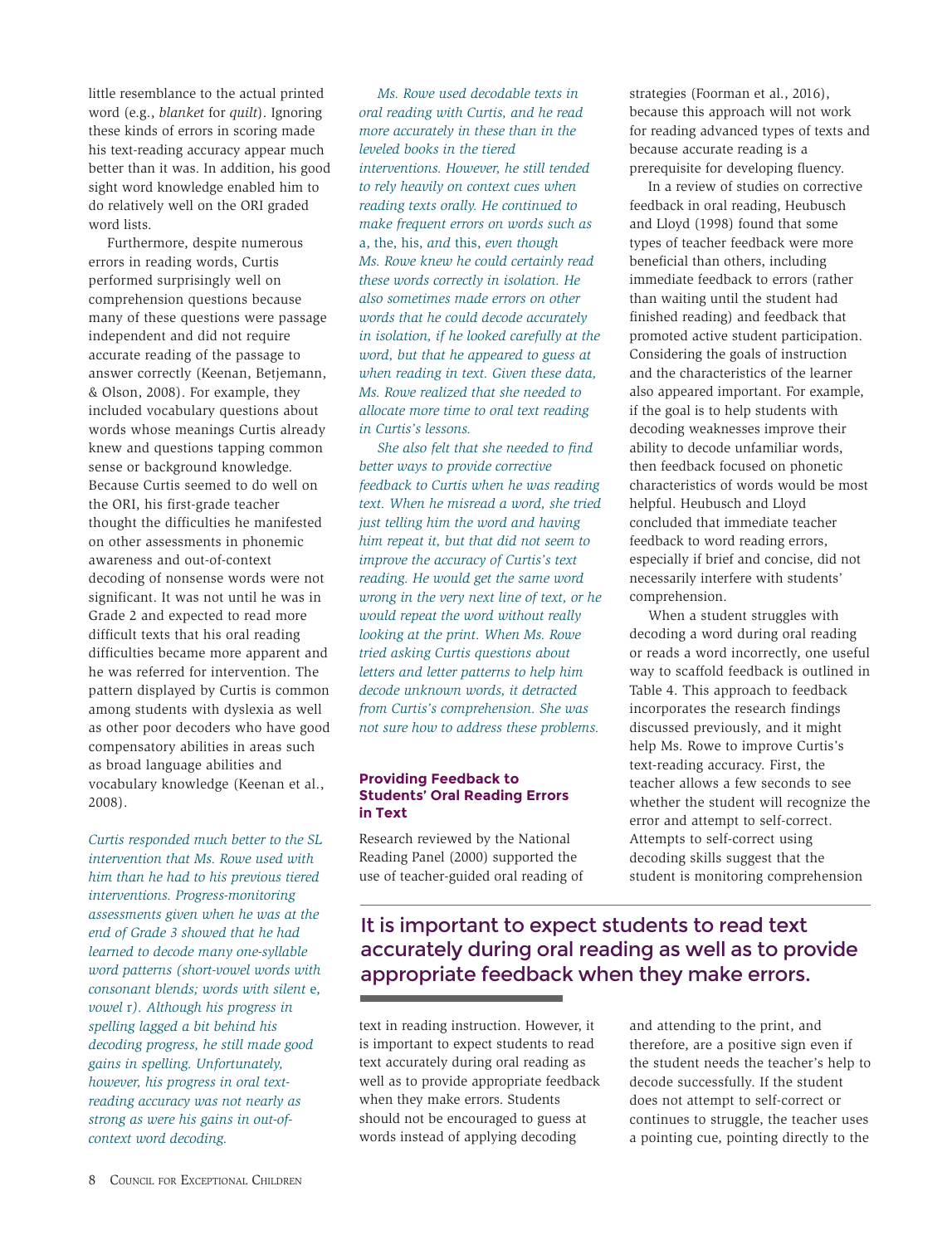#### **Table 4. Sequence of Teacher Feedback to Students' Decoding Errors in Text Reading**

- **Allow a little bit of wait time** to see if the student will try to self-correct the error. Attempts to self-correct are important and should be encouraged even when the student is not successful because they usually indicate that the student is monitoring meaning while reading and is looking carefully at words.
- **Use pointing cues** such as pointing to the part of the word a student has read incorrectly if a student fails to self-correct. Pointing cues focus the student's attention on the print and tend to be less distracting to comprehension than verbal cues.
- **Follow up with verbal cues**. If pointing cues do not enable the student to decode the word then it is fine to follow up with a verbal cue such as "Remember *sh* says /sh/."
- **Model decoding the word or tell the student the word** if necessary. This should be a last resort unless the word is an unfamiliar irregular word or a regular word that is beyond the student's current decoding skills. Few words should fit these categories if students are placed in appropriate texts for reading instruction.
- Ask the student to re-read the sentence to establish fluency and comprehension.

Reprinted with permission. Meadows Center for Preventing Educational Risk. (2016). Targeting the 2% brief: Instructional considerations for students with dyslexia. Austin, Texas: Author.

word read incorrectly (e.g., *the* for *his*) or the part of the word read incorrectly (e.g., the letters *dge* if a student read *badge* as *bad*). If pointing cues do not enable the student to read the word successfully, the teacher should follow up with *concise* verbal feedback. For instance, if the student in the previous example continued to struggle with reading the word *badge* even after the teacher's pointing cues, the teacher could follow up with feedback, such as "Remember, *dge* says /j/." Telling the student the word should be a last resort except for words that are phonetically irregular or well beyond the student's current level of decoding. If a student is placed at an appropriate instructional level, in an appropriate type of text, few words should be in this category. The final step, after the student has successfully decoded the word, is to have the child reread the sentence containing the problematic word to establish fluency and comprehension (Spear-Swerling, 2011).

#### **Match of Text and Student**

Another key issue to consider is the use of appropriate texts in oral reading, matched to students' instructional needs and reading levels. For students with dyslexia whose problems center on decoding, the match of the text to their decoding levels is especially important. If there are too many words in a text that a student cannot decode, reading will be frustrating and both fluency and

comprehension will suffer. Instructional criteria for word accuracy in text reading vary somewhat by reading authority, but a minimal criterion for students at beginning stages of reading, kindergarten or Grade 1, is that they should be able to decode words without teacher assistance with at least 90% word accuracy for a text to be appropriate for use in instruction (Morris, 2014). Decodable texts can be especially useful for students whose decoding skills are very limited. All students should read texts that provide ample opportunities for them to apply the decoding skills they have learned.

#### **The Role of Independent Reading in SL and TLP**

As shown in Table 2, TLP often emphasize students' silent independent reading as part of classroom instruction, even for students in the earliest grades. There is, in part, a practical reason behind this emphasis in that general educators must teach large groups of students. If one subgroup of students is reading independently, then the teacher can meet with other small groups of students for differentiated instruction. However, the prominence of classroom independent reading also stems from the core principles of TLP, including relatively greater emphasis on comprehension than foundational skills, such as decoding, and lesser emphasis (as compared to SL) on highly explicit, systematic teaching.

In contrast, SL approaches prioritize direct teacher–student interaction because explicit, systematic teaching requires it. Also, for students with dyslexia and other serious decoding problems, it is difficult for the teacher to know during silent independent reading the extent to which students are reading words accurately. Therefore, SL programs do not typically allocate significant *instructional* time to independent reading.

However, research has documented numerous benefits of independent pleasure reading in the development of many literacy-related abilities, including reading fluency, spelling, vocabulary, and background knowledge (Mol & Bus, 2011; Spear-Swerling, Brucker, & Alfano, 2010). A comprehensive review by Mol and Bus (2011) concluded that independent pleasure reading was especially important for low-achieving readers, whose basic reading skills were even more strongly related to print exposure than were those of higher-achieving readers. Similarly, a review by Kilpatrick (2015) concluded that providing ample opportunities for reading connected text was one of the key elements of successful reading interventions. If struggling readers can be motivated to read independently for enjoyment, this can be a powerful mechanism for further reading growth.

Students do not necessarily have to read highly academic books or books at grade level in order to obtain some benefits from independent reading;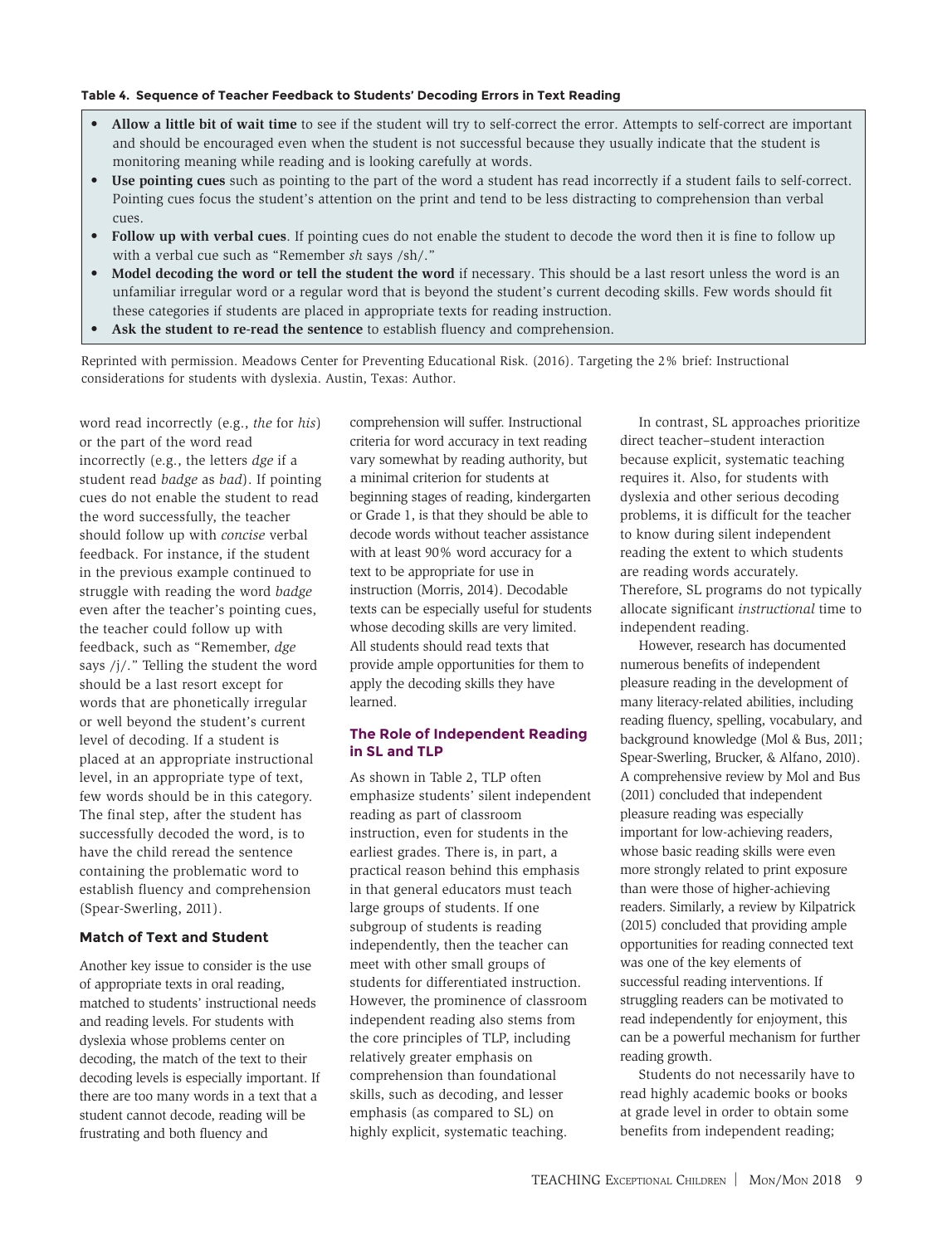even reading more basic texts can give students multiple exposures to common words that may enhance both their reading fluency and their spelling. Of course, students who struggle greatly in decoding or who can read only books far below their interest level are not likely to be induced to read for pleasure. However, once their decoding improves to perhaps a second- or third-grade level, more book series become available that are written specifically for struggling older readers. With the help of teachers and parents in finding these books, students with a history of decoding problems can potentially become more interested in reading independently for enjoyment.

Ms. Rowe might find Curtis more receptive to independent pleasure reading as his skills develop. Attempts to foster his out-of-school reading could then be a valuable addition to his SL intervention.

#### **The Value of Incorporating SL Practices in General Education**

If schools incorporated the kinds of SL practices outlined in Table 2 as part of Tier 1 general education instruction, many students could benefit, not just those with disabilities. The highly explicit teaching characteristic of SL is effective for students at risk in literacy for a variety of reasons, such as those from low-income backgrounds or English learners (Denton et al., 2010; Rivera, Moughamian, Lesaux, & Francis, 2008). In the primary grades, SL practices involving phonemic

and because most students' reading problems in these grades center on decoding (Catts, Compton, Tomblin, & Bridges, 2012). Well into the elementary grades and middle school, many students would be helped by explicit, systematic teaching of higher levels of literacy, such as sentence structure, text structure, and discourse structure, in writing as well as reading.

To ensure that important prerequisite skills are addressed and that instruction is systematic as well as consistent across teachers within a grade, schools should provide general educators with comprehensive, research-based core literacy curricula. General educators can differentiate instruction for high-achieving students, such as those who master the alphabetic code or basic writing skills quickly and with ease. For example, primary-grade students with strong foundational reading skills would likely profit more from instructional time devoted to independent reading than students with significant decoding difficulties, such as Curtis.

At-risk students also can be identified earlier if oral reading assessments are scored with attention to nearly all word-reading errors, rather than ignoring contextually appropriate errors that reveal a pattern of overreliance on context typically related to weaknesses in decoding. Appropriate teacher feedback to students' oral reading errors would also help ensure that they transfer their developing decoding skills to text reading and have the foundation of accuracy they need to build fluent reading with

The highly explicit teaching characteristic of SL is effective for students at risk in literacy for a variety of reasons, such as those from low-income backgrounds or English learners.

awareness, phonics, spelling, and accurate oral reading of text are especially crucial to preventing literacy difficulties because these skills form an essential foundation for reading comprehension (Foorman et al., 2016)

comprehension. Furthermore, the effectiveness of tiered interventions provided as part of the general education system would likely be improved if more interventionists were given the kind of SL training provided to Ms. Rowe.

In sum, SL offers a promising approach for educators interested in more effective ways to teach students with dyslexia. If implemented in Tier 1 instruction and tiered interventions, SL practices may also prevent or ameliorate a wide range of other reading difficulties.

#### **ORCID iD**

Louise Spear-Swerling **b** https://orcid. org/0000-0003-3568-9031

## **References**

- Archer, A., & Hughes, C. (2011). *Explicit instruction: Effective and efficient teaching*. New York: Guilford.
- Brady, S. (2011). Efficacy of phonics teaching for reading outcomes: Indications from post-NRP research. In S. Brady, D. Braze, & C. Fowler (Eds.), *Explaining individual differences in reading: Theory and evidence* (pp. 69–96). New York: Psychology Press.
- Burkins, J. M., & Croft, M. M. (2010). *Preventing misguided reading: New strategies for guided reading teachers*. Newark, DE: International Reading Association.
- Calkins, L. M. (2000). *The art of teaching reading*. New York: Pearson.
- Carnine, D. W., Silbert, J., Kame'enui, E., & Tarver, S. (2009). *Direct instruction reading* (5th ed.). New York: Pearson.
- Catts, H. W., Compton, D. L., Tomblin, J. B., & Bridges, M. S. (2012). Prevalence and nature of late-emerging poor readers. *Journal of Educational Psychology*, *104*, 166–181. doi:10.1037/a0025323
- Clay, M. M. (1994). *Reading recovery: A guidebook for teachers in training*. Portsmouth, NH: Heinemann.
- Cunningham, P., Hall, D., & Sigmon, C. (1999). *The teacher's guide to the Four Blocks, Grades 1–3*. Eugene, OR: Carson Dellosa.
- Daane, M. C., Campbell, J. R., Grigg, W. S., Goodman, M. J., & Oranje, A. (2005). *Fourth-grade students reading aloud: NAEP 2002 Special Study of Oral Reading* (NCES 2006-469). Washington, DC: Government Printing Office.
- Denton, C. A., Nimon, K., Mathes, P. G., Swanson, E. A., Kethley, C., Kurz, T. B., & Shih, M. (2010). Effectiveness of a supplemental early reading intervention scaled up in multiple schools. *Exceptional Children*, *76*, 394–416. doi:10.1177/001440291007600402